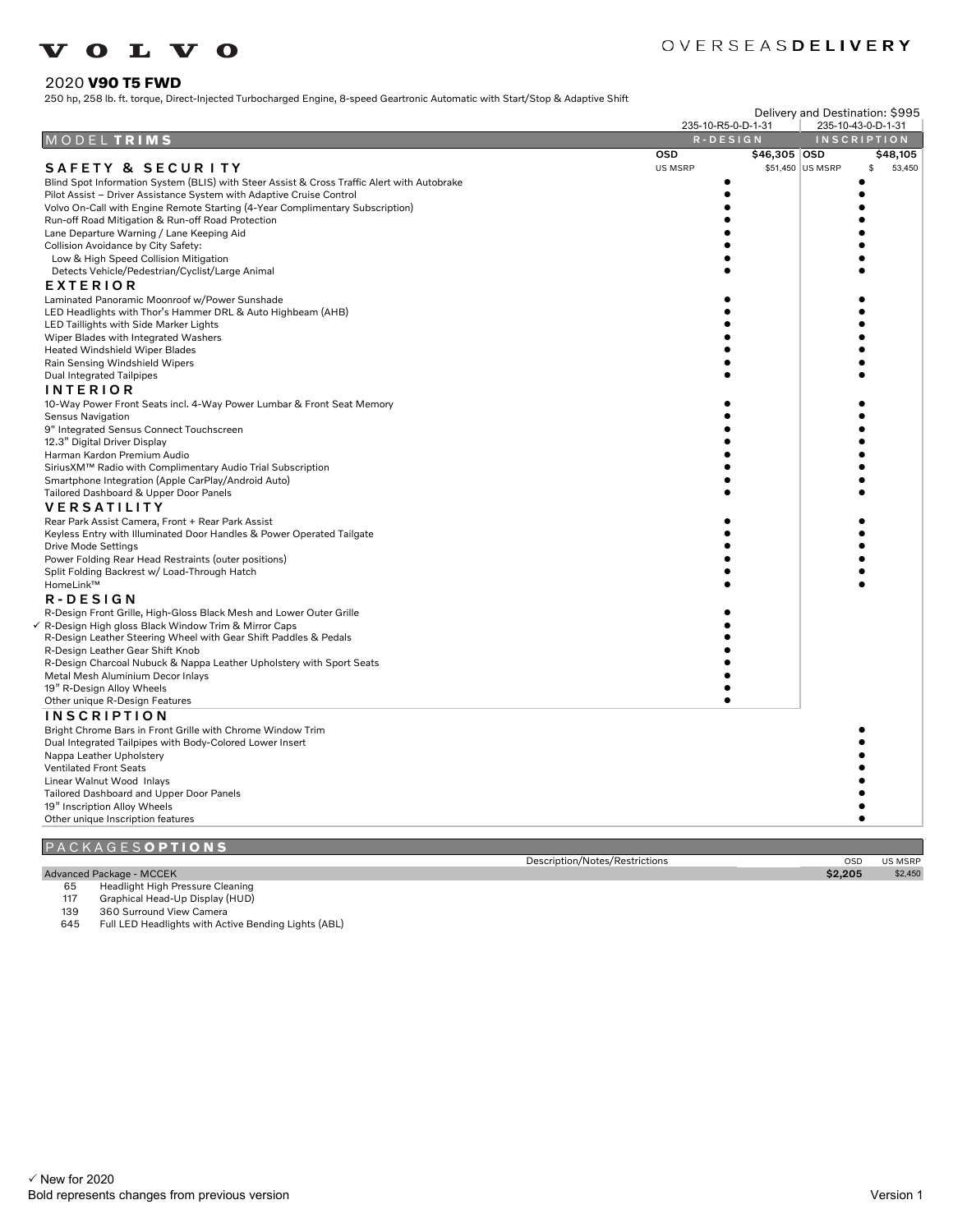### OVERSEASDELIVERY

#### 2020 **V90 T5 FWD**

250 hp, 258 lb. ft. torque, Direct-Injected Turbocharged Engine, 8-speed Geartronic Automatic with Start/Stop & Adaptive Shift

|                       |                                                        | Description/Notes/Restrictions                        | OSD     | <b>US MSRP</b> |
|-----------------------|--------------------------------------------------------|-------------------------------------------------------|---------|----------------|
| <b>Single Options</b> |                                                        |                                                       |         |                |
|                       | <b>XMMMMM Metallic Paint</b>                           |                                                       | \$581   | \$645          |
| <b>RCOR</b>           | R-Design Full Leather Seat                             |                                                       | \$675   | \$750          |
| 11/869                | Heated Front Seats & Heated Steering Wheel             | R-Design only                                         | \$675   | \$750          |
| 72                    | <b>Automatic Load Cover</b>                            |                                                       | \$135   | \$150          |
| 139                   | Visual Park Assist + 360 Surround View Camera          |                                                       | \$810   | \$900          |
| 205                   | <b>Charcoal Headliner</b>                              | <b>Inscription Only</b>                               | \$180   | \$200          |
| 214                   | 20" 8-Spoke Silver Diamond Cut Alloy Wheels            | <b>Inscription Only</b>                               | \$720   | \$800          |
| 322                   | Integrated, 2 Outer Position Booster Cushions, 2nd Row |                                                       | \$450   | \$500          |
| 458                   | Dark Flame Birch Wood Inlays                           | <b>Inscription Only</b>                               | \$0     | \$0            |
| 480                   | Carbon Fiber Inlays                                    | R-Design only                                         | \$720   | \$800          |
| 489                   | Sport Steering Wheel                                   | Inscription Only                                      | \$0     | \$0            |
| 498                   | 19" 5-Triple Spoke Tech Matte Black Diamond Cut Wheel  | <b>Inscription Only</b>                               | \$0     | \$0            |
| 504                   | CD Player                                              |                                                       | \$135   | \$150          |
| 553                   | Bowers and Wilkins Premium Sound                       |                                                       | \$2,880 | \$3,200        |
| 752 / 869             | Heated Rear Seats & Heated Steering Wheel              |                                                       | \$675   | \$750          |
| 752                   | <b>Heated Rear Seats</b>                               |                                                       | \$383   | \$425          |
| 870                   | Park Assist Pilot                                      | Requires Advanced Package or 360 Surround View Camera | \$180   | \$200          |
| 871                   | <b>Heated Windscreen</b>                               |                                                       | \$270   | \$300          |
| 930                   | 120V Power Outlet Rear Tunnel Console                  |                                                       | \$135   | \$150          |
| 1048                  | Four-C Adaptive Air Suspension                         |                                                       | \$1,080 | \$1,200        |
| 1056                  | 20" 5-Double Spoke Matte Black Alloy Wheel             | R-Design only                                         | \$720   | \$800          |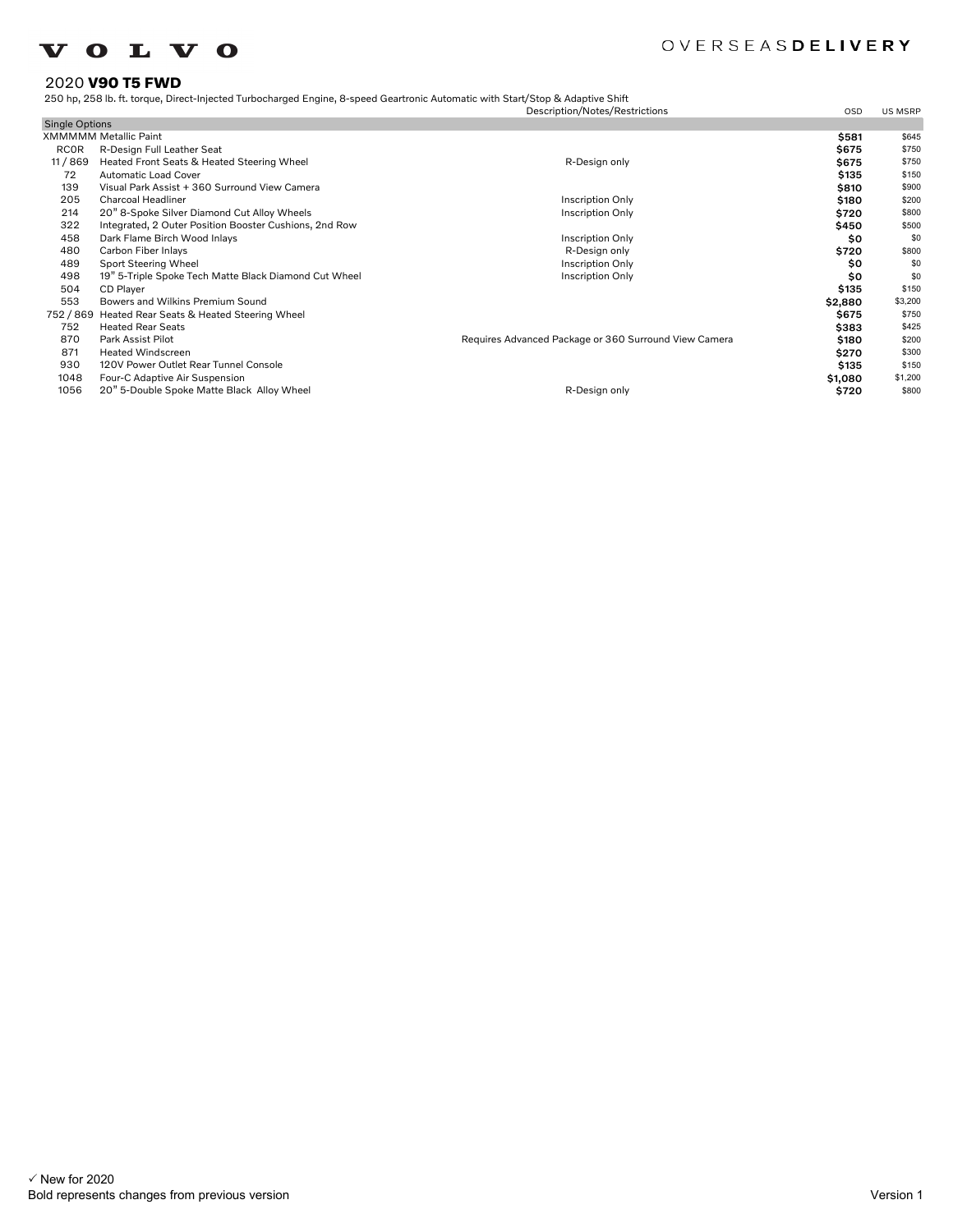### OVERSEASDELIVERY

#### 2020 **V90 T6 AWD**

316 hp, 295 lb. ft. torque, Direct-Injected Turbo & Supercharged Engine, 8-speed Geartronic Automatic with Start/Stop & Adaptive Shift

|                                                                                             | Delivery and Destination: \$995 |                    |                |
|---------------------------------------------------------------------------------------------|---------------------------------|--------------------|----------------|
|                                                                                             | 235-A2-R5-0-C-1-31              | 235-A2-43-0-C-1-31 |                |
| MODELTRIMS                                                                                  | R-DESIGN                        | <b>INSCRIPTION</b> |                |
| <b>PN012</b>                                                                                | <b>OSD</b><br>\$51,705 OSD      |                    | \$53,505       |
| SAFETY & SECURITY                                                                           | <b>US MSRP</b>                  | \$57,450 US MSRP   | \$59,450       |
| Blind Spot Information System (BLIS) with Steer Assist & Cross Traffic Alert with Autobrake |                                 |                    |                |
| Pilot Assist - Driver Assistance System with Adaptive Cruise Control                        |                                 |                    |                |
| Volvo On-Call with Engine Remote Starting (4-Year Complimentary Subscription)               |                                 |                    |                |
| Run-off Road Mitigation & Run-off Road Protection                                           |                                 |                    |                |
| Lane Departure Warning / Lane Keeping Aid                                                   |                                 |                    |                |
| Collision Avoidance by City Safety:                                                         |                                 |                    |                |
| Low & High Speed Collision Mitigation                                                       |                                 |                    |                |
| Detects Vehicle/Pedestrian/Cyclist/Large Animal                                             |                                 |                    |                |
| EXTERIOR                                                                                    |                                 |                    |                |
| Laminated Panoramic Moonroof w/Power Sunshade                                               |                                 |                    |                |
| LED Headlights with Thor's Hammer DRL & Auto Highbeam (AHB)                                 |                                 |                    |                |
| LED Taillights with Side Marker Lights                                                      |                                 |                    |                |
| Wiper Blades with Integrated Washers                                                        |                                 |                    |                |
| Heated Windshield Wiper Blades                                                              |                                 |                    |                |
| Rain Sensing Windshield Wipers                                                              |                                 |                    |                |
| Dual Integrated Tailpipes                                                                   |                                 |                    |                |
|                                                                                             |                                 |                    |                |
| <b>INTERIOR</b>                                                                             |                                 |                    |                |
| 10-Way Power Front Seats incl. 4-Way Power Lumbar & Front Seat Memory                       |                                 |                    |                |
| <b>Sensus Navigation</b>                                                                    |                                 |                    |                |
| 9" Integrated Sensus Connect Touchscreen                                                    |                                 |                    |                |
| 12.3" Digital Driver Display                                                                |                                 |                    |                |
| Harman Kardon Premium Audio                                                                 |                                 |                    |                |
| SiriusXM™ Radio with Complimentary Audio Trial Subscription                                 |                                 |                    |                |
| Smartphone Integration (Apple CarPlay/Android Auto)                                         |                                 |                    |                |
| <b>Heated Front Seats</b>                                                                   |                                 |                    |                |
| <b>VERSATILITY</b>                                                                          |                                 |                    |                |
| Rear Park Assist Camera, Front + Rear Park Assist                                           |                                 |                    |                |
| Keyless Entry with Illuminated Door Handles & Power Operated Tailgate                       |                                 |                    |                |
| Drive Mode Settings                                                                         |                                 |                    |                |
| Split Folding Backrest w/ Load-Through Hatch                                                |                                 |                    |                |
| HomeLink™                                                                                   |                                 |                    |                |
| R-DESIGN                                                                                    |                                 |                    |                |
| R-Design Front Grille, High-Gloss Black Mesh and Lower Outer Grille                         |                                 |                    |                |
| √ R-Design High gloss Black Window Trim & Mirror Caps                                       |                                 |                    |                |
| R-Design Leather Steering Wheel with Gear Shift Paddles & Pedals                            |                                 |                    |                |
| R-Design Leather Gear Shift Knob                                                            |                                 |                    |                |
| R-Design Charcoal Nubuck & Nappa Leather Upholstery with Sport Seats                        |                                 |                    |                |
| Metal Mesh Aluminium Decor Inlays                                                           |                                 |                    |                |
| 19" R-Design Alloy Wheels                                                                   |                                 |                    |                |
| Other unique R-Design Features                                                              |                                 |                    |                |
| <b>INSCRIPTION</b>                                                                          |                                 |                    |                |
| Bright Chrome Bars in Front Grille with Chrome Window Trim                                  |                                 |                    |                |
| Dual Integrated Tailpipes with Body-Colored Lower Insert                                    |                                 |                    |                |
| Nappa Leather Upholstery                                                                    |                                 |                    |                |
| <b>Ventilated Front Seats</b>                                                               |                                 |                    |                |
| Linear Walnut Wood Inlays                                                                   |                                 |                    |                |
| Tailored Dashboard and Upper Door Panels                                                    |                                 |                    |                |
| 19" Inscription Alloy Wheels                                                                |                                 |                    |                |
| Other unique Inscription features                                                           |                                 |                    |                |
|                                                                                             |                                 |                    |                |
| PACKAGESOPTIONS                                                                             |                                 |                    |                |
|                                                                                             | Description/Notes/Restrictions  | OSD                | <b>US MSRP</b> |
| Advanced Package - MCCEK                                                                    |                                 | \$2,205            | \$2,450        |
|                                                                                             |                                 |                    |                |

#### Advanced Package - MCCEK

- 65 Headlight High Pressure Cleaning
- 117 Graphical Head-Up Display (HUD)

139 360 Surround View Camera<br>645 Full LED Headlights with Act

Full LED Headlights with Active Bending Lights (ABL)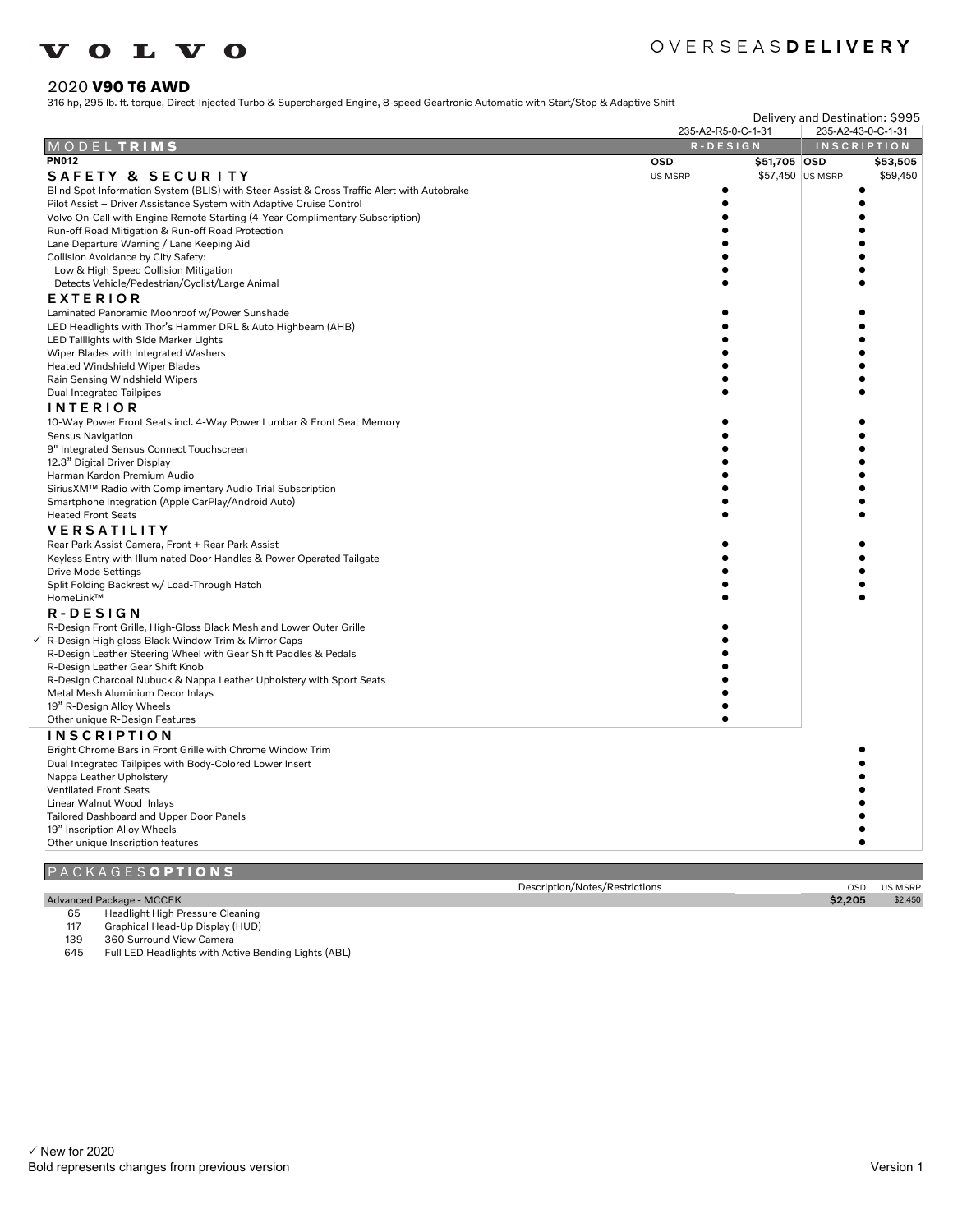### OVERSEASDELIVERY

### 2020 **V90 T6 AWD**

#### 316 hp, 295 lb. ft. torque, Direct-Injected Turbo & Supercharged Engine, 8-speed Geartronic Automatic with Start/Stop & Adaptive Shift

|                       |                                                        | Description/Notes/Restrictions                        | <b>OSD</b> | <b>US MSRP</b> |
|-----------------------|--------------------------------------------------------|-------------------------------------------------------|------------|----------------|
| <b>Single Options</b> |                                                        |                                                       |            |                |
|                       | <b>XMMMMM Metallic Paint</b>                           |                                                       | \$581      | \$645          |
| <b>RCOR</b>           | R-Design Full Nappa Leather Upholstery                 | R-Design only                                         | \$675      | \$750          |
| 72                    | <b>Automatic Load Cover</b>                            |                                                       | \$135      | \$150          |
| 139                   | Visual Park Assist + 360 Surround View Camera          |                                                       | \$810      | \$900          |
| 205                   | Charcoal Headliner                                     | <b>Inscription Only</b>                               | \$180      | \$200          |
| 214                   | 20" 8-Spoke Silver Diamond Cut Alloy Wheels            | <b>Inscription Only</b>                               | \$720      | \$800          |
| 322                   | Integrated, 2 Outer Position Booster Cushions, 2nd Row | Forbidden with Option 752                             | \$450      | \$500          |
| 458                   | Dark Flame Birch Wood Inlays                           | <b>Inscription Only</b>                               | \$0        | \$0            |
| 480                   | Carbon Fiber Inlays                                    | R-Design only                                         | \$720      | \$800          |
| 489                   | Sport Steering Wheel                                   | <b>Inscription Only</b>                               | \$0        | \$0            |
| 498                   | 19" 5-Triple Spoke Tech Matte Black Diamond Cut Wheel  | <b>Inscription Only</b>                               | \$0        | \$0            |
| 504                   | CD Player                                              |                                                       | \$135      | \$150          |
| 553                   | Bowers and Wilkins Premium Sound                       |                                                       | \$2,880    | \$3,200        |
| 752                   | <b>Heated Rear Seats</b>                               | Forbidden with Option 322                             | \$383      | \$425          |
| 752/869               | Heated Rear Seats & Heated Steering Wheel              |                                                       | \$675      | \$750          |
| 870                   | Park Assist Pilot                                      | Requires Advanced Package or 360 Surround View Camera | \$180      | \$200          |
| 871                   | <b>Heated Windscreen</b>                               |                                                       | \$270      | \$300          |
| 930                   | 120V Power Outlet Rear Tunnel Console                  |                                                       | \$135      | \$150          |
| 1048                  | Four-C Adaptive Air Suspension                         |                                                       | \$1,080    | \$1,200        |
| 1056                  | 20" 5-Double Spoke Matte Black Alloy Wheel             | R-Design only                                         | \$720      | \$800          |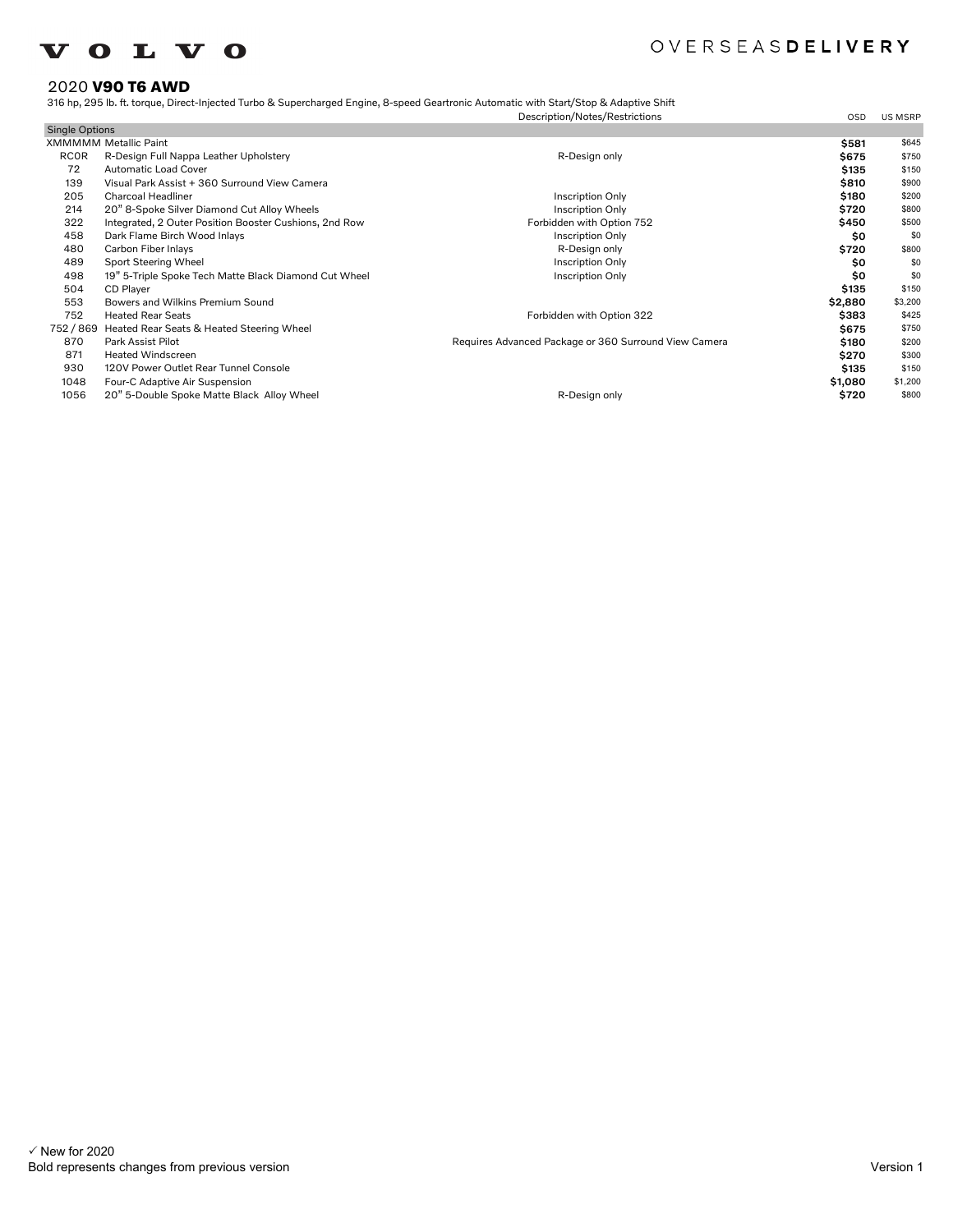

## OVERSEASDELIVERY

Description/Notes/Restrictions OSD US MSRP

### 2020 **V90 T6 AWD Cross Country**

316 hp, 295 lb. ft. torque, Direct-Injected Turbo & Supercharged Engine, 8-speed Geartronic Automatic with Start/Stop & Adaptive Shift

Delivery and Destination: \$995

| MODELTRIMS                                                                                  |                | CROSS COUNTRY |
|---------------------------------------------------------------------------------------------|----------------|---------------|
|                                                                                             | <b>OSD</b>     | \$49,095      |
| <b>SAFETY &amp; SECURITY</b>                                                                | <b>US MSRP</b> | \$54,550      |
| Blind Spot Information System (BLIS) with Steer Assist & Cross Traffic Alert with Autobrake |                |               |
| Pilot Assist - Driver Assistance System with Adaptive Cruise Control                        |                |               |
| Volvo On-Call with Engine Remote Starting (4-Year Complimentary Subscription)               |                |               |
| Run-off Road Mitigation & Run-off Road Protection                                           |                |               |
| Lane Departure Warning / Lane Keeping Aid                                                   |                |               |
| Collision Avoidance by City Safety:                                                         |                |               |
| Low & High Speed Collision Mitigation                                                       |                |               |
| Detects Vehicle/Pedestrian/Cyclist/Large Animal                                             |                |               |
| <b>EXTERIOR</b>                                                                             |                |               |
| Laminated Panoramic Moonroof w/Power Sunshade                                               |                |               |
| LED Headlights with Thor's Hammer DRL & Auto Highbeam (AHB)                                 |                |               |
| LED Taillights with Side Marker Lights                                                      |                |               |
| Wiper Blades with Integrated Washers                                                        |                |               |
| <b>Heated Windshield Wiper Blades</b>                                                       |                |               |
| Rain Sensing Windshield Wipers                                                              |                |               |
| <b>Dual Integrated Tailpipes</b>                                                            |                |               |
| <b>INTERIOR</b>                                                                             |                |               |
| 10-way, Power Front Seats incl. 2-way Power Lumbar Support & Driver Seat Memory             |                |               |
| <b>Sensus Navigation</b>                                                                    |                |               |
| 9" Integrated Sensus Connect Touchscreen                                                    |                |               |
| 12.3" Digital Driver Display                                                                |                |               |
| Harman Kardon Premium Audio                                                                 |                |               |
| SiriusXM™ Radio with Complimentary Audio Trial Subscription                                 |                |               |
| Smartphone Integration (Apple CarPlay/Android Auto)                                         |                |               |
| <b>Heated Front Seats</b>                                                                   |                |               |
| <b>VERSATILITY</b>                                                                          |                |               |
| Rear Park Assist Camera, Front + Rear Park Assist                                           |                |               |
| Keyless Entry with Illuminated Door Handles & Power Operated Tailgate                       |                |               |
| <b>Drive Mode Settings</b>                                                                  |                |               |
| Power Folding Rear Head Restraints (outer positions)                                        |                |               |
| Split Folding Backrest w/ Load-Through Hatch                                                |                |               |
| HomeLink™                                                                                   |                |               |

#### P A C K A G E S **O P T I O N S**

| <b>Advanced Package</b> | \$2,205 | \$2,450 |
|-------------------------|---------|---------|
|                         |         |         |

- 65 Headlight High Pressure Cleaning<br>117 Graphical Head-Up Display (HUD)
- Graphical Head-Up Display (HUD)
- 139 360 Surround View Camera
- 645 Full LED Headlights with Active Bending Lights (ABL)

#### Luxury Package \$4,050 \$4,500 RC00/RC20

/RC30/UC0 Ventilated Nappa Leather Upholstery 0 5 4-Zone Automatic Climate Control & Cooled Glovebox 72 Power Operated Load Cover<br>170 Rear Sun Curtains, Rear Side Rear Sun Curtains, Rear Side Doors 209 Power Adjustable Side Support, Front Seats 212 4-Way Power Lumbar, Front Seats

- 384 Backrest Massage Front Seats
- 385 Passenger Memory Seat
- 564 Fully Color Coordinated Sills & Bumpers
- 752 Heated Rear Seats<br>879 High Level Interior
- High Level Interior Illumination
- 1075 Tailored Dashboard and Upper Door Panels
- 1101 Power Cushion Extensions, Front Seats